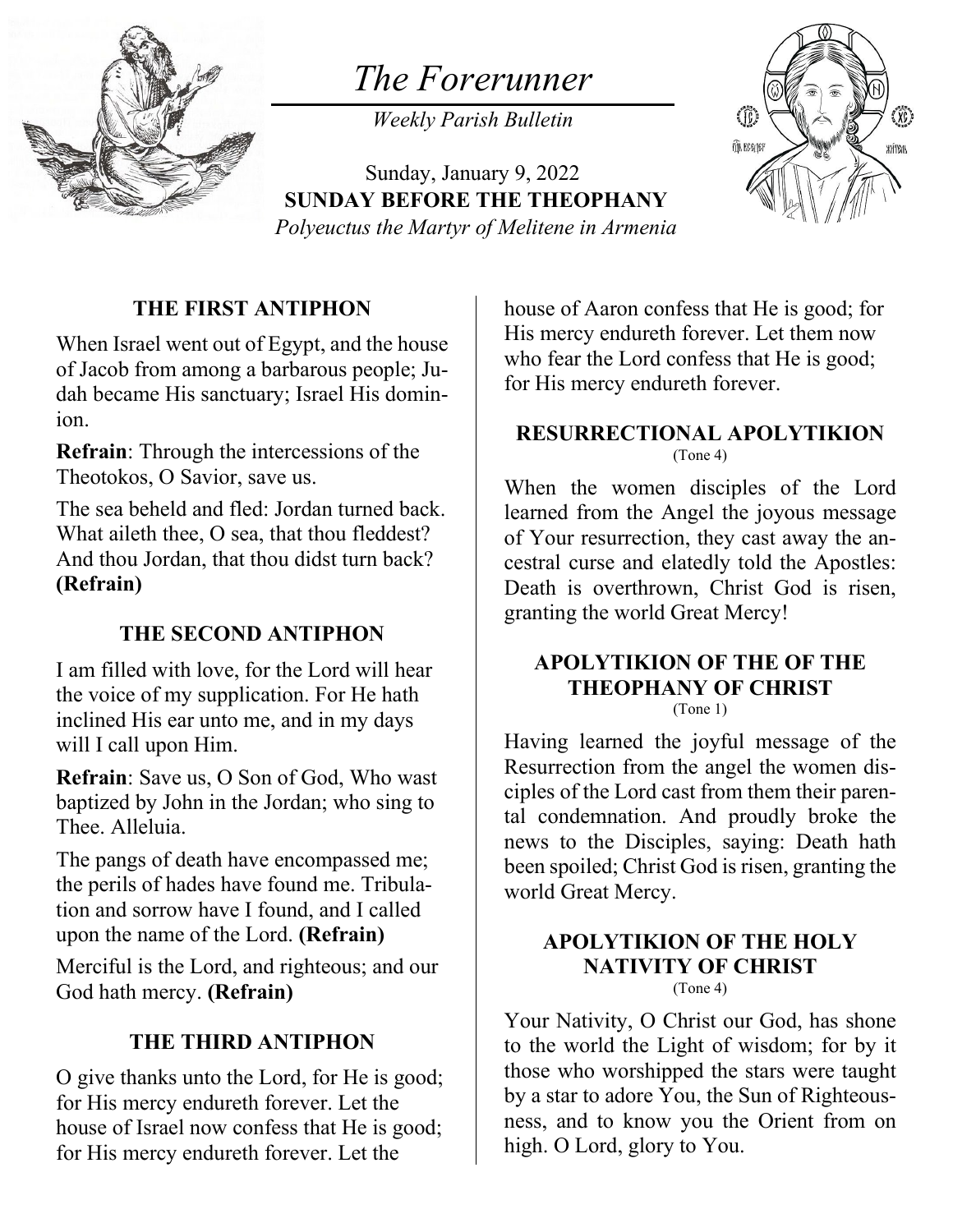# **KONTAKION OF THE OF THE THEOPHANY OF CHRIST**

(Tone 4)

When Thou, O Lord, wast baptized in the Jordan, worship of the Trinity wast made manifest; for the voice of the Father bore witness to Thee, calling Thee His beloved Son. And the Spirit in the likeness of a dove confirmed the truth of His word. O Christ our God, Who hast appeared and enlightened the world, glory to Thee.

#### **PROKEIMENON**

*"Let Thy mercy, O Lord, be upon us. Rejoice in the Lord, O ye righteous."*

#### **THE READING FROM THE EPISTLE OF ST. PAUL TO THE EPHESIANS** (Eph. 4:7-13)

Brethren, grace was given to each of us according to the measure of Christ's gift. Therefore, it is said, "When He ascended on high He led a host of captives, and He gave gifts to men." (In saying, "He ascended," what does it mean but that He had also descended into the lower parts of the earth? He who descended is He who also ascended far above all the heavens, that He might fill all things.) And His gifts were that some should be apostles, some prophets, some evangelists, some pastors and teachers, to equip the saints for the work of ministry, for building up the body of Christ, until we all attain to the unity of the faith and of the knowledge of the Son of God, to mature manhood, to the measure of the stature of the fullness of Christ.

**George TP (See 2)** 

# **THE READING FROM THE HOLY GOSPEL ACCORDING TO ST. MATTHEW**

(Mt. 4:12-17)

At that time, when Jesus heard that John had been arrested, he withdrew into Galilee; and leaving Nazareth he went and dwelt in Capernaum by the sea, in the territory of Zebulon and Naphtali, so that what was spoken by the prophet Isaiah might be fulfilled: "The land of Zebulon and the land of Naphtali, toward the sea, across the Jordan, Galilee of the Gentiles—the people who sat in darkness have seen a great light, and for those who sat in the region and shadow of death light has dawned." From that time Jesus began to preach, saying, "Repent, for the kingdom of Heaven is at hand".

#### **THE DISMISSAL**

**Priest**: May He Who deigned to be baptized by John in the Jordan for our salvation, and rose from the dead, Christ our true God, through the intercessions of His all-immaculate and all-blameless holy Mother; by the might of the Precious and Life-giving Cross; by the protection of the honorable Bodiless Powers of Heaven; at the supplication of the honorable, glorious Prophet, Forerunner and Baptist John; of the holy, glorious and alllaudable apostles; of our father among the saints, John Chrysostom, archbishop of Constantinople, whose Divine Liturgy we have now celebrated; of the holy, glorious and right-victorious Martyrs; of our venerable and God-bearing Fathers; of Saint N., the patron and protector of this holy community; of the holy and righteous ancestors of God, Joachim and Anna; of the Martyr Polyeuktos of Armenia; Venerable Eustratios the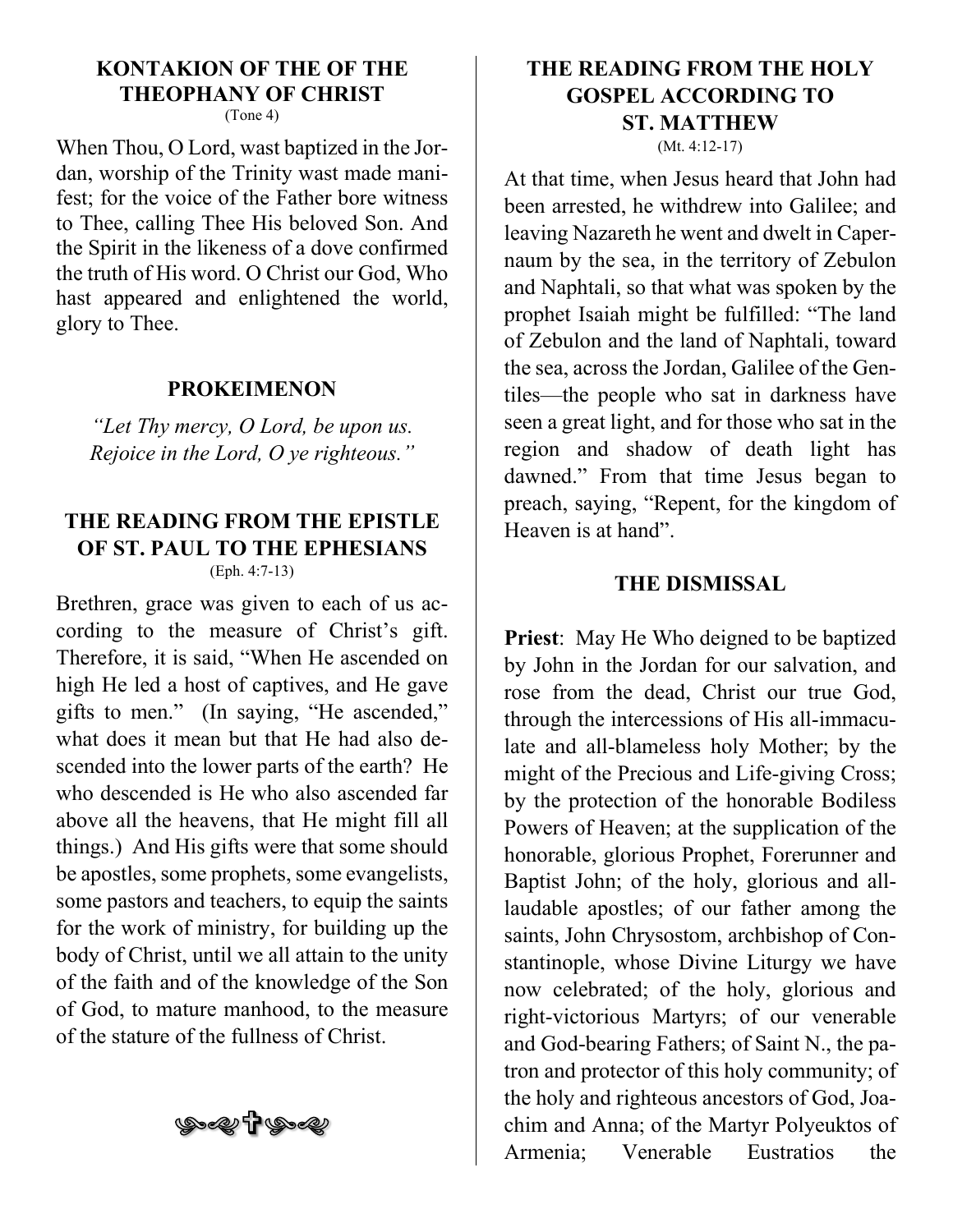wonderworker; New-martyr Parthenas; and Philip, metropolitan of Moscow, whose memory we celebrate today, and of all the saints: have mercy on us and save us, forasmuch as He is good and loveth mankind.

**Priest**: Through the prayers of our Holy Fathers, Lord Jesus Christ our God, have mercy upon us and save us.

**Choir**: Amen.

### **PARISH ANNOUNCEMENTS**

If you wish to announce something on The Forerunner, please e-mail Elias Neto at [neto.elias@aol.com](mailto:neto.elias@aol.com) by Thursday

• On Sunday, January 30, at 1 pm we will have our Annual General Meeting. If you wish to attend, please talk with Scott Ward for the Zoom coordinates.

- Youth Nights resume this Thursday, January 13. Talk with Chris if you wish to attend or volunteer. Masks are mandatory.
- Please put your name on the **Sunday** services you plan to attend.
- We ask everyone who is able to wear a mask to do so while inside the Church and to use the on-line signup sheet to sign up for Sunday and Feast Day services. We will only be allowed 50% capacity (45 people). **We will not be asking for proof of vaccination.**

For pastoral care, please contact:

*The Very Rev. Fr. (Abouna) Michael Gillis Ph: (604) 512-1013 E-mail: frmichaelg@gmail.com*



This Bulletin is a publication of:

HOLY NATIVITY ORTHODOX CHURCH 4828 216A Street, Langley, BC V3A 2N5 *Thank you for your presence today!*

## PRAYERS FOR THE DEPARTED

\_\_\_\_\_\_\_\_\_\_\_\_\_\_\_\_\_\_\_\_\_\_\_\_\_\_\_\_\_\_\_\_\_\_\_\_\_\_\_\_\_\_\_\_\_\_\_\_\_\_\_\_\_\_\_\_\_\_\_\_\_\_\_\_\_\_\_\_\_\_\_\_\_\_\_\_\_

\_\_\_\_\_\_\_\_\_\_\_\_\_\_\_\_\_\_\_\_\_\_\_\_\_\_\_\_\_\_\_\_\_\_\_\_\_\_\_\_\_\_\_\_\_\_\_\_\_\_\_\_\_\_\_\_\_\_\_\_\_\_\_\_\_\_\_\_\_\_\_\_\_\_\_\_\_

\_\_\_\_\_\_\_\_\_\_\_\_\_\_\_\_\_\_\_\_\_\_\_\_\_\_\_\_\_\_\_\_\_\_\_\_\_\_\_\_\_\_\_\_\_\_\_\_\_\_\_\_\_\_\_\_\_\_\_\_\_\_\_\_\_\_\_\_\_\_\_\_\_\_\_\_\_

\_\_\_\_\_\_\_\_\_\_\_\_\_\_\_\_\_\_\_\_\_\_\_\_\_\_\_\_\_\_\_\_\_\_\_\_\_\_\_\_\_\_\_\_\_\_\_\_\_\_\_\_\_\_\_\_\_\_\_\_\_\_\_\_\_\_\_\_\_\_\_\_\_\_\_\_\_

\_\_\_\_\_\_\_\_\_\_\_\_\_\_\_\_\_\_\_\_\_\_\_\_\_\_\_\_\_\_\_\_\_\_\_\_\_\_\_\_\_\_\_\_\_\_\_\_\_\_\_\_\_\_\_\_\_\_\_\_\_\_\_\_\_\_\_\_\_\_\_\_\_\_\_\_\_